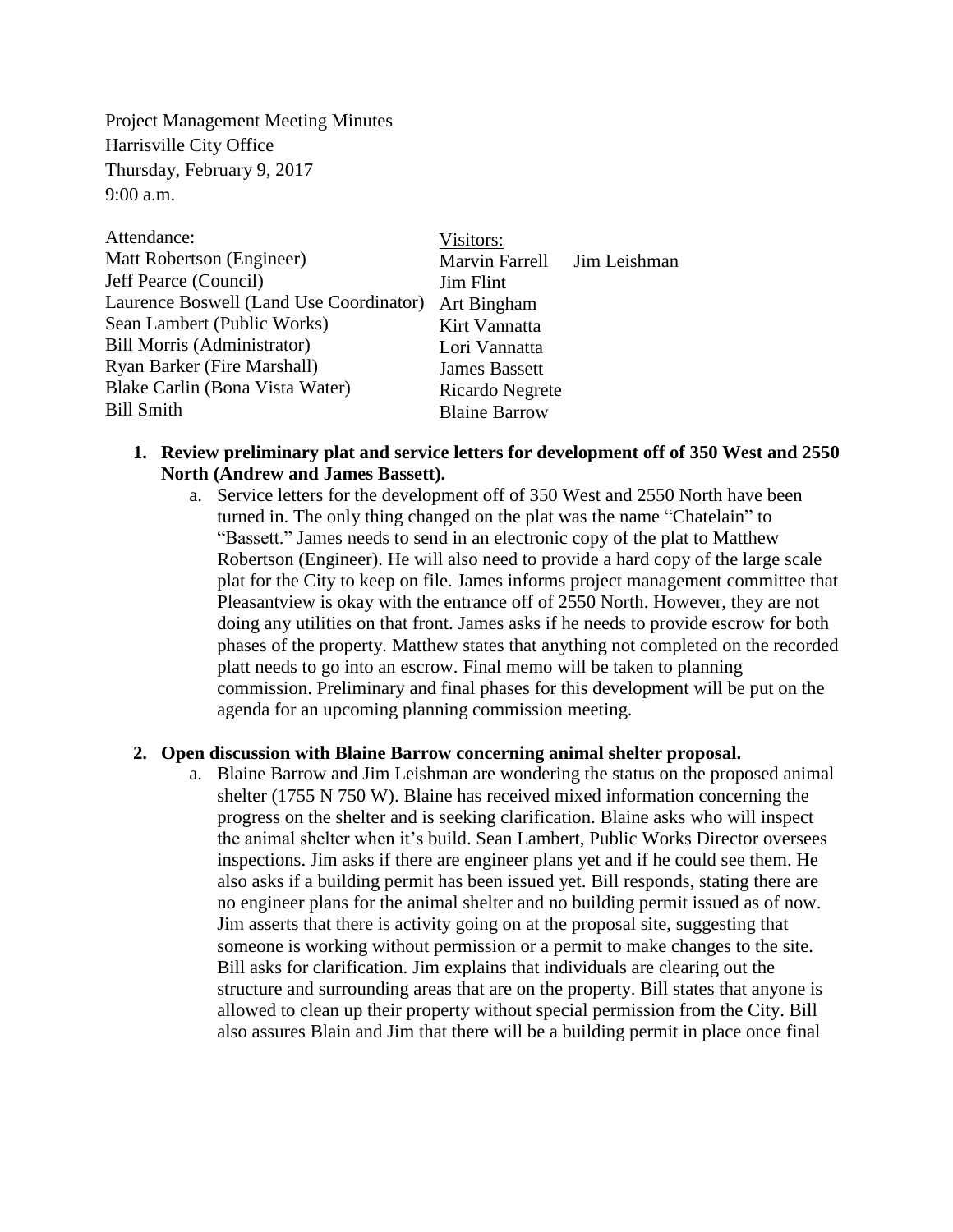engineer plans are approved by planning commission. As of now, Bill explains that there are still questions that need to be answered before the proposed animal shelter can receive final approval and start construction. Bill refers to questions such as how cats and dogs will be separated and how will the current greenhouses on the property to be used. These questions and other issues will be addressed at a future planning commission meeting.

- b. Blaine asks why the site plan for the proposed animal shelter is approved when there is a Weber County animal shelter a few blocks away. Jim asks if there are any regulations about similar businesses being a certain distance apart. Bill explains that there is no rule or regulation that states similar businesses need to be a certain distance apart. Bill gives the example of gas stations that are often right next to each other. Blaine asks if the animal shelter will be able to board private animals. Bill responds yes. Blaine also asks if anyone considered using the property for a pet cemetery. Bill responds no, and animals that die on site will be disposed properly. Bill also responds to another question about contracting with Weber County and providing an officer on site to look after the proposed shelter. Bill explains that animal and shelter elements are two separate things. He is unsure if other cities will provide officers for the shelter. Bill explains that the City controls the limit on animals, how animals are treated, etc.
- c. Jim Flint speaks in behalf of the proposed animal shelter. He mentions separating cats and dogs. He also mentions removing the front part of one of the greenhouses on the property to accommodate the cats. Bill advises Jim to get plans updated and bring to the next planning commission meeting.

# **3. Discuss options for property off of 544 W Harrisville Rd (Art Bingham).**

a. Property off of 544 W Harrisville Road is up for sell. Lori and Kirt Vannatta ask about the rules and regulations regarding building on this particular lot. The lot is located in an A-1 zone and meets the acreage requirements. Bill explains that in order to build a home in an A-1 zone, there must be 100 feet of frontage on a city approved road. Currently there is at least 100 feet of frontage off of Harrisville Road. Lori asks if she can build a basement. According to City standards, a geotech study is required if someone wants to dig deeper than one foot below top back of curb. Issues concerning the plat arise. According to the plat, the previous owner, Oliver Burnett, merged the Tax ID of two properties. The plat shows that there are two parcels. The front parcel cannot be sold off because it does not meet the A-1 acreage requirements. It would also leave the back parcel land locked and un-buildable. Bill Morris states that there must be a subdivision amendment for the property to become one parcel, allowing Lori and Kirt to build their house. The plat needs to reflect this change and then the City will approve it, charging Lori and Kirt \$150. There are questions concerning a small road that is located on the